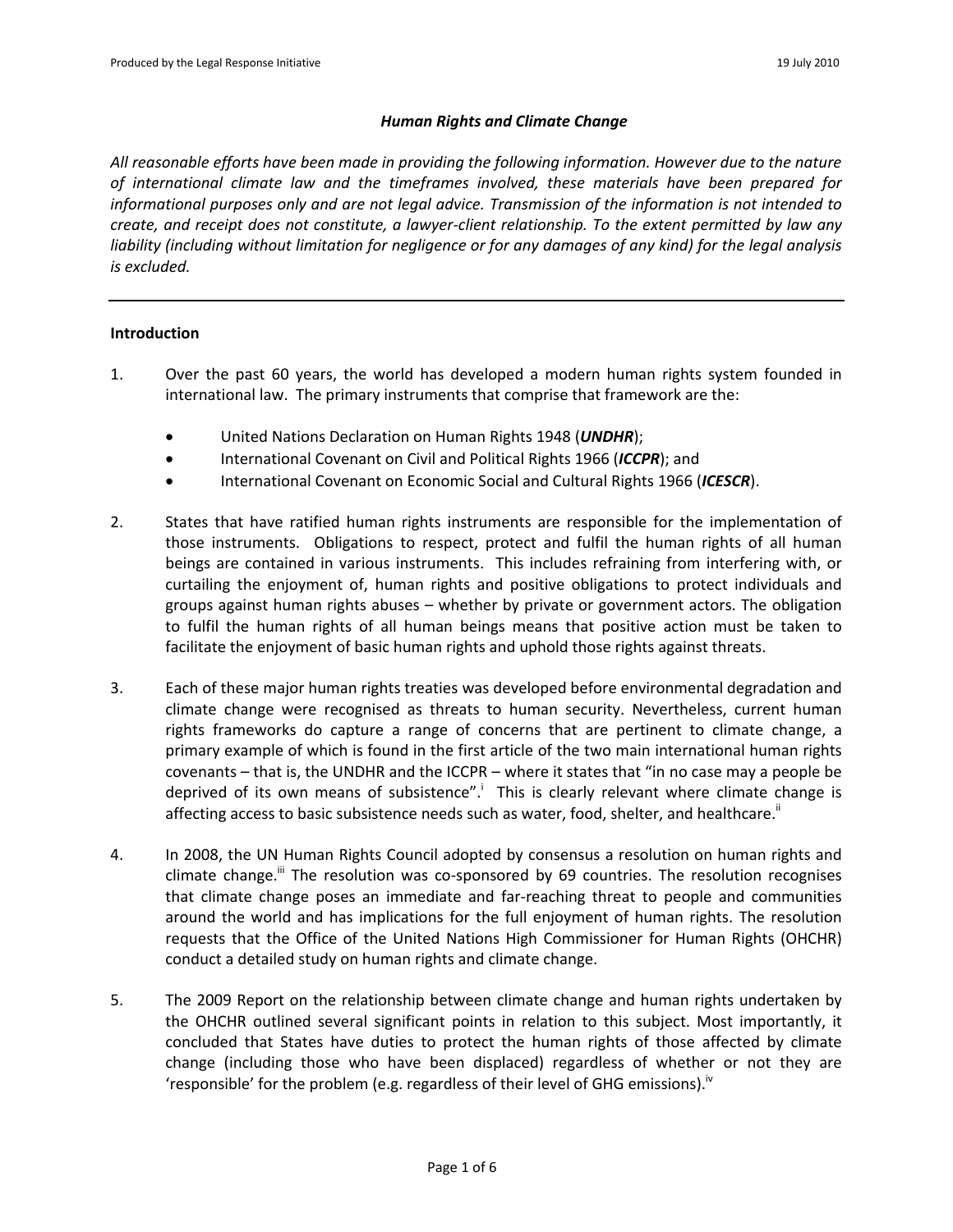#### **Where do human rights and climate change intersect?**

- 6. All persons, including those displaced by climate change, are entitled to the enjoyment of the full range of civil, political, economic, social and cultural rights directly established in international and regional human rights treaties and customary international law. These rights are also covered indirectly through other mechanisms, such as principles of international environmental  $law.$
- 7. The enjoyment of certain rights can be significantly affected by the impacts of climate change. This relationship is discussed in relation to some of the cornerstone rights protected by the UNDHR, ICCPR and ICESCR.

### *Right to life*

- 8. Article 3 of the UNDHR states that "everyone has the right to life, liberty and security of person". Similarly, Article 6 of the ICCPR provides that "every human being has the inherently right to life. This right shall be protected by law. No one shall be arbitrarily deprived of his life." These provisions have been interpreted to require States to take positive measure, including to reduce matters such as infant mortality and increase life expectancy.
- 9. Climate change may have a direct and indirect impact on human life. This is evidenced through the immediate impacts of climate induced disasters and the slow and gradual deterioration in health due to disease, access to safe drinking water etc.

### *Standard of Living*

- 10. The ICESCR establishes rights for all persons to adequate standard of living, adequate food, water and housing and to continuously improving living conditions.<sup>vi</sup> In the context of the right to food, the UN Special Rapporteur has noted the need to ensure freedom from hunger and malnutrition. Although a right to water is not expressly articulated in the treaties, it is nevertheless inextricably linked to the preservation of a number of rights, including to health and to food and an adequate standard of living.
- 11. These rights can be compromised when the effects of climate change, such as coastal flooding and damage of previously arable, agricultural land, restrict people's ability to access sufficient food and clean water, hunt, fish and gather.<sup>VII</sup>

### *Health*

12. All people have the right to enjoy the 'highest attainable' standard of physical and mental health.<sup>viii</sup> However, these rights are compromised for many people by the impacts of climate change, such as the increased occurrence and severity of droughts, floods, storms and tsunamis increasing the prevalence of malaria, malnutrition, diarrheal disease, cardio-respiratory diseases and injury.<sup>ix</sup>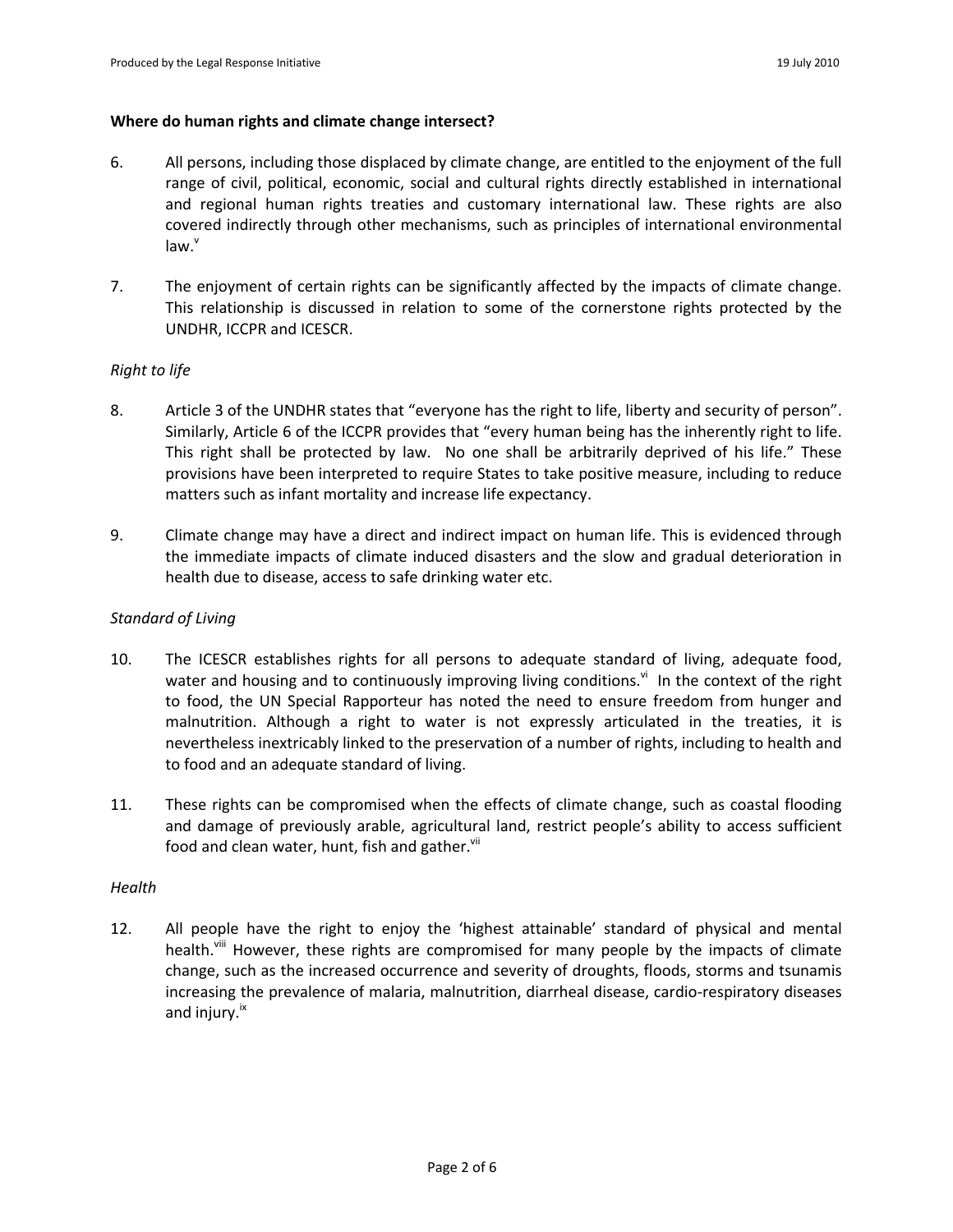### *Culture*

- 13. A range of indigenous and cultural rights, including not to be derived of subsistence<sup>x</sup> and the right of indigenous groups and minorities to enjoy their own culture, religion and language<sup>xi</sup> are also implicated by the effects of climate change. The Inter-American Commission on Human Rights has recognised the enjoyment of cultural rights and the survival of indigenous communities are dependent on the physical environment.<sup>xii</sup> This is particularly relevant for small island states that are facing the real threat of extinction. If indigenous communities are forced to migrate as a result of rising sea levels, their cultural rights would very likely be violated.
- 14. Similarly, the UN Declaration on the Rights of Indigenous Peoples 2007 (UNDRIP) recognises the rights of indigenous communities to practice and revitalise their cultural practices, customs and institutions. The UNDRIP also notes the intrinsic link between culture and land. Climate change impacts upon land can fundamentally affect rights to practice traditional ways of living.

# *Self determination and nationality*

- 15. International human rights instruments provide for the right to self-determination, to have a nationality and not become stateless. $x^{\text{iii}}$  The definition of a 'stateless person' only covers individuals who are not considered as a national by any State under the operation of its law, and does not anticipate that the territory of a State may become inhabitable or extinct as a result of climate change. $x^i$
- 16. As states are responsible for ensuring that the human rights of persons within their territory or jurisdiction are protected, it is clear that those suffering climate-induced internal displacement should be protected. However, international human rights law illustrates a significant gap in the protection of those who are forced to migrate. People suffering climate-induced external displacement do not enjoy refugee status and the legitimacy of their migration on the ground of violations of human rights is unclear. The question therefore remains as to how those displaced by climate change can enjoy the full range of civil, political, economic, social and cultural rights, particularly in the most severe of cases where states disappear and people are left 'stateless'.

# **Legal challenges based on human rights and climate change**

- 17. The growing recognition that climate change has the potential to interfere with the enjoyment of fundamental human rights has led to a number of legal challenges based on infringements of those human rights.
- 18. In 2005 the Inuit Circumpolar Conference (*ICC*) brought a case in the Inter-American Commission of Human Rights, petitioning the court to remedy violations of the *American Declaration of the*  Rights and Duties of Man (American Declaration)<sup>xv</sup> by the United States of America. The Inuit, the traditional inhabitants of the Arctic region of North America and Greenland, alleged that the US had violated a number of their rights encapsulated in the *ICCPR*, the *ICESCR* and the *American Declaration*. In particular, they alleged that their rights to practise and enjoy the benefits of their culture, to use and enjoy traditional lands, to enjoy personal property, to maintain cultural intellectual property, the rights to health and life, the rights to residence, the inviolability of the home and the right to means of subsistence, were being infringed. The ICC claimed that the US, as the world's largest emitter of greenhouse gases, should be accountable for these violations.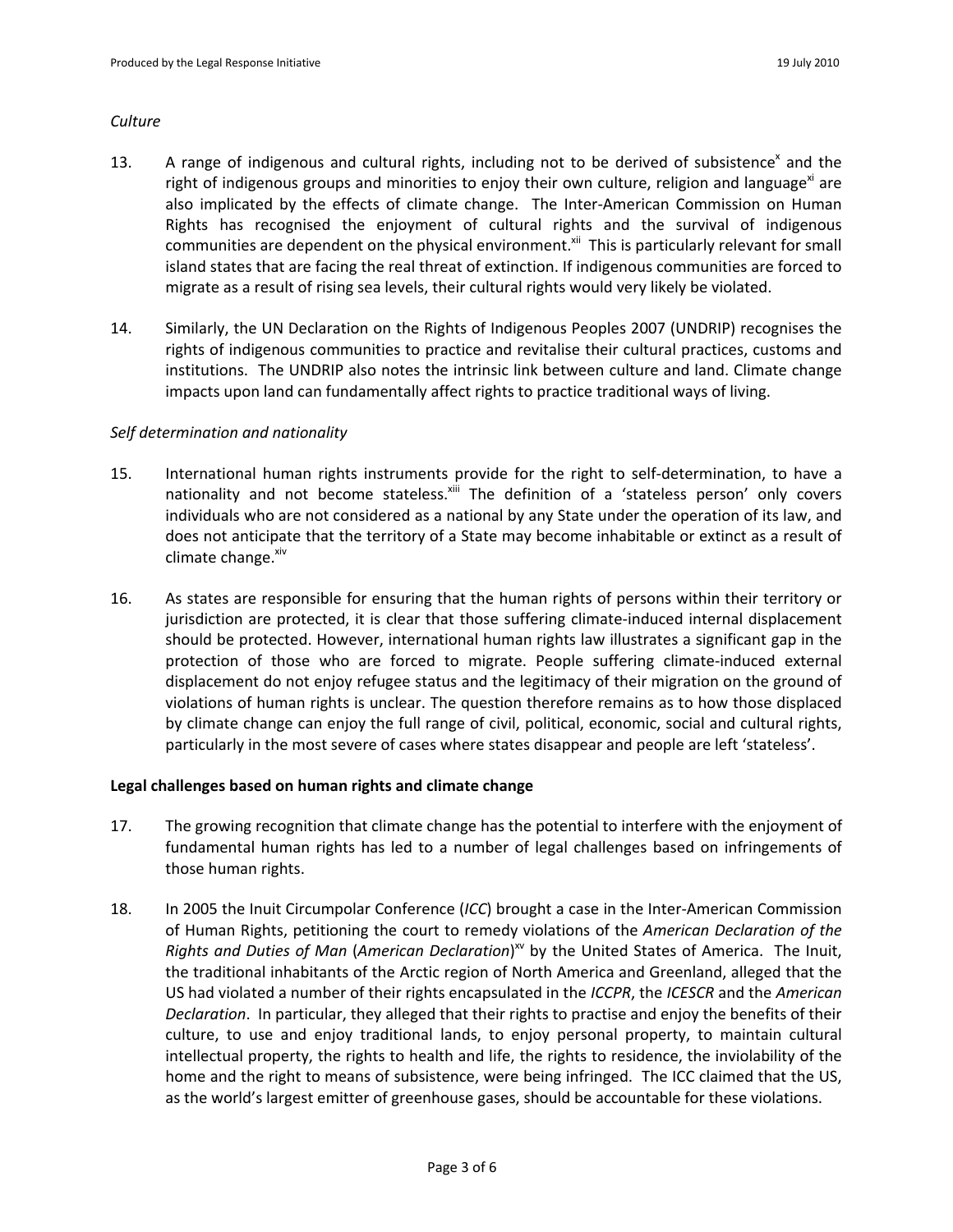- 19. Although the Commission chose not to resolve the issues raised, $x^{0}$  the petition succeeded in drawing attention to issues of long-term liability for climate change and the obligation to protect those most vulnerable to climate change. Climate change raises interesting questions about the extent to which human rights obligations might be owed by one State to the citizens of another, whether compensation should be payable for a violation of rights and the extent to which the international community might be able to intervene to protect certain rights.
- 20. Subsequently, the local community of Kivalina commenced a public nuisance case against nine oil companies and a number of power companies (*Kivalinia v ExxonMobil et al*). The village had suffered significantly from melting Arctic ice no longer being able to protect the coast from erosion. As a result, the village may need to be relocated or abandoned. The village sought damages for interference with the ability to enjoy ownership and occupation of land and homes. The petition was dismissed in 2009 on the basis that the petitioners did not have legal standing to bring the case.
- 21. Most recently, on 3rd December 2009, the Federated States of Micronesia (FSM) requested the Czech Environment Ministry to conduct a transboundary Environmental Impact Assessment (EIA) of the plan for the modernization of the Prunerov II power plant, in accordance with § 11, article 1(b) of the Czech EIA Law. In its request letter, the FSM state that the lignite-fired power plant Prunerov is the biggest industrial source of CO2 emissions in the Czech Republic, and that its eventual modernisation and extension would cause 0.021 % of global CO2 emissions for another 25 years. The FSM state further that it "has reasonable grounds to believe that its territory will be affected by the significant environmental impacts" of the plan.
- 22. There are a number of examples where cases have successfully been brought as a result of environmental harm suffered. For example, in the case of Lopez Ostra v Spain (2004) the European Court of Human Rights noted that severe environmental pollution may affect individuals' well-being and prevent their enjoyment of their homes in a way that affects their private life and family. The pollution from a waste treatment plant was held to be in breach of Article 8 of the European Convention on Human Rights and the government of Spain was under a positive duty to regulate pollution to prevent the infringement of the rights of local citizens.
- 23. As these cases demonstrate, one of the main difficulties with challenging activities of state or private companies on the basis of their climate change impacts is the need to demonstrate first, standing, and second, causation. That is, that the action of the defendants is causing or contributing to the harm suffered by the plaintiff. Where impacts can be directly attributed to the act or omission of a government or company, it may be possible to successfully bring a legal challenge. However, without that direct causal link it is much more difficult.

### **State Responsibility**

- 24. Generally, responsibility for human rights protection is attributed to individual States and extends to all persons within that State's territory or jurisdiction.<sup>xvii</sup> However, in most developing countries, the State is not directly responsible for the impacts of climate change and the potential violation of rights associated with the impacts of global warming.
- 25. One area of human rights law that is not well developed is whether States have obligations to protect non-citizens outside their jurisdiction. The ICESCR calls upon State parties to 'take steps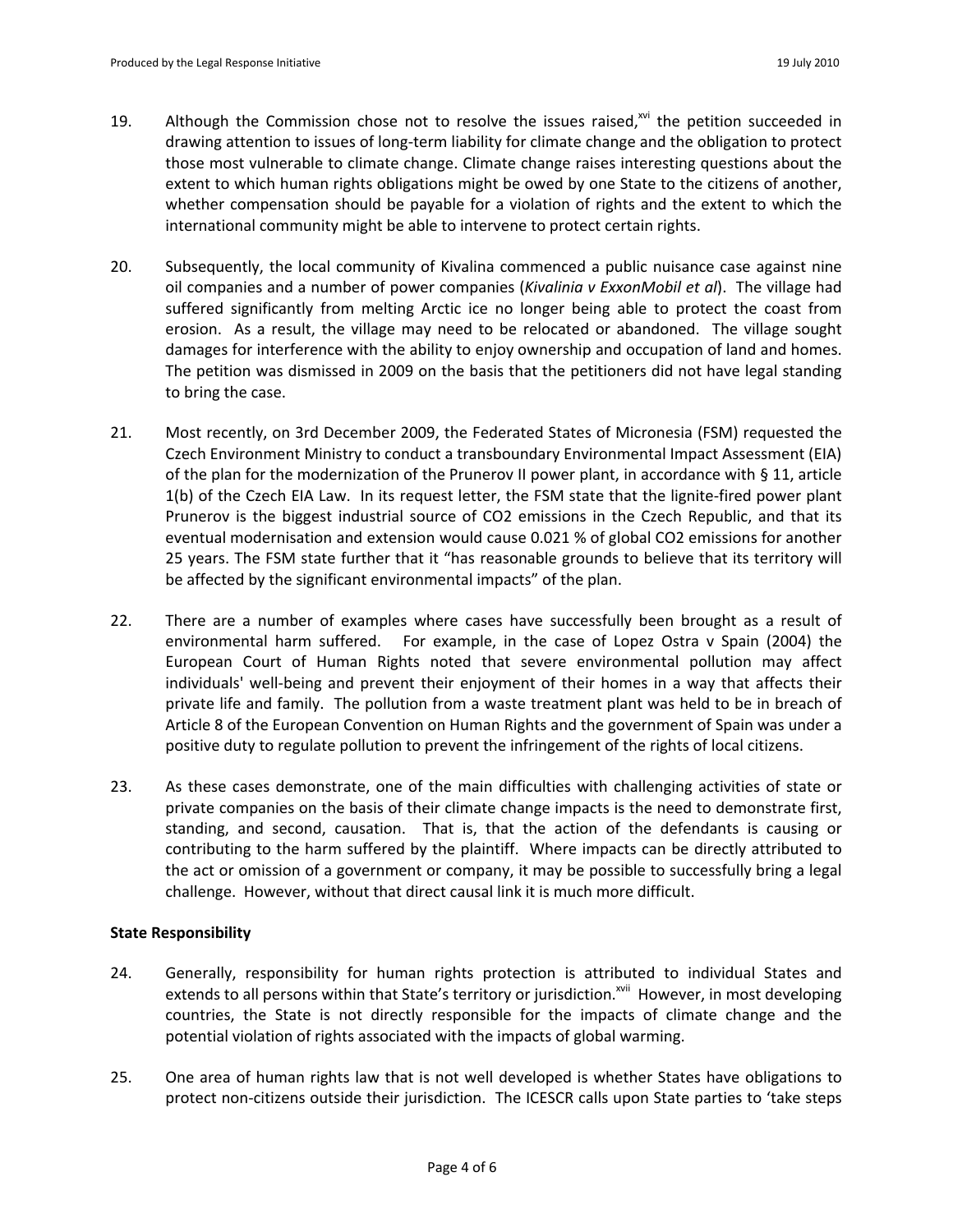individually and through international assistance and cooperation, especially economic and technical, to the maximum of its available resources, with a view to achieving progressively the full realisation of the rights recognised in the present Covenant by all appropriate means.<sup>'xviii</sup> This includes ensuring that States, and private actors in their jurisdiction, do not interfere with the enjoyment of human rights in another country; and that states work cooperatively and provide development assistance, such as disaster relief, to promote the fulfilment of human rights abroad. xix

26. Chimni is of the view that the ICESCR creates an international obligation on developed States parties to cooperate and grant assistance to developing countries to help realise the right to development.<sup>xx</sup> Whether this obligation extends to a duty to accept migrants and afford them protection has not yet been explored in any detail.

#### **Link to UNFCCC**

 $\overline{a}$ 

- 27. The United Nations Framework Convention on Climate Change (UNFCCC) does not directly address obligations to protect human rights that may be impacted by the adverse effects of climate change. Whilst a number of countries have highlighted the fact that their human rights may be infringed in their high level statements to the conference of the Parties to the UNFCCC, this has not led to specific recognition of particular rights.
- 28. The most recent version of the draft negotiating text of the Ad-hoc Working group on Long-term Cooperative Action (AWG-LCA) notes Resolution 10/4 of the UNHRC on human rights and climate change, which recognises that the adverse effects of climate change have a range of direct and indirect implications for the effective enjoyment of human rights and that the effects of climate change will be felt most acutely by those segments of the population that are already vulnerable, owing to geography, gender, age, indigenous or minority status or disability.
- 29. In addition, the draft decision in the AWG-LCA text relating to reducing emission from deforestation and forest degradation includes a specific safeguard to respect the knowledge and rights of indigenous persons, taking into account international obligations, including those contained in the UNDRIP. However, the text does not operationalise steps to prevent the enjoyment or infringements of human rights more generally.
- 30. Parties have traditionally been reluctant to address human rights issues in the UNFCCC framework. This is largely because there are already well established human rights forums. Nevertheless, working with the UNHRC to identify how climate change impacts can affect the enjoyment of human rights and sharing that knowledge can inform the development of mitigation and adaptation strategies.

\*\*\*\*\*\*\*\*\*\*\*\*\*\*\*\*\*\*\*\*\*\*\*\*\*\*\*\*\*\*\*\*\*\*\*\*\*\*\*\*\*\*\*\*\*

i See article 1(2) in both the *International Covenant on Civil and Political Rights,* opened for signature 16 December 1966, 999 UNTS 177 (entered into force 23 March 1976), art.1(2) (ICCPR) and the International Covenant on Economic, Social and Cultural Rights, opened for signature 16 December 1966, 993 U.N.T.S 3 (entered into force 3 January 1976) (*ICESR*).

ii Humphreys, Stephen, 'Introduction' in Stephen Humphreys (ed) *Human Rights and Climate Change* (2010), 9.

iii UN General Assembly Human Rights Council 'Human Rights and Climate Change' A/HRC/7/L.21/Rev.1 March 26, 2008

iv *Report of the Office of the United Nations High Commissioner for Human Rights on the Relationship between Climate Change and Human Rights,* (2009) UN Doc A/HRC/10/61 (hereinafter 'OHCHR Report'), 28.

v Human Rights and Equal Opportunities Commission *Background Paper: Human Rights and Climate Change* (2008) at p. 3